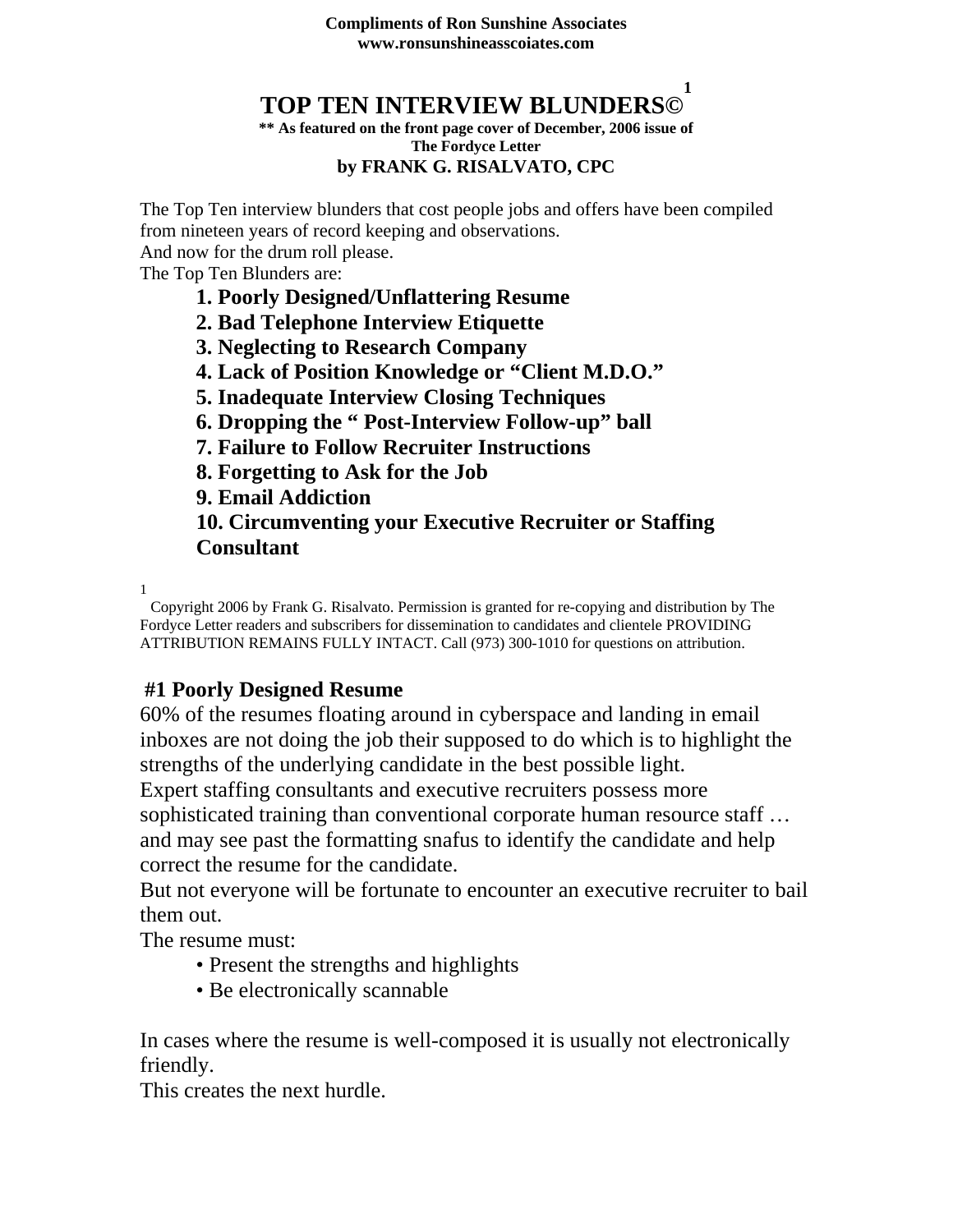Using excessive tables, cells and "styling" with MS Word actually works against you. MS Word also inserts excessive formatting when someone chooses the "Resume Template" option (one of the **worst choices** for building an electronically friendly resume).

Search Google under "Scannable Resume" and you will find thousands of articles explaining why no one is calling you back.

### **#2 Telephone Interview Etiquette**

Assuming your resume succeeds in accomplishing its' objective, your next hurdle will most likely be responding to a telephone interview request by an "in-house" company recruiter (from the human resources department) or contracted search professional/recruiter.

If you've been invited to a telephone interview this indicates your experience, education, job history, as portrayed is seen as a match by the company to within at least the 75 to 85% range as based on their internal job specifications. In other words the "hard skills" were found to be present. From here on the only remaining reason for not getting an offer is mainly due to your interview skills. It is a shame to lose job opportunities for something you can practice and have full control at improving. Especially in this modern era where a quick glance through Amazon.com reveals nearly 3,000 books containing information on "interview skills". Interviewing techniques can be mastered just like tying your shoelaces was something you once had to practice.

Many of these books have internal 2 "Search Inside ®" features which will let you read many pages without even buying the book. Spending two hours doing this alone would give you 100% advantage over another candidate that was too lazy to invest in their career in this manner.

**A telephone interview will most likely focus on "Soft Skills". These skills include characteristics and attributes which are best determined in a dialogue and conversation such as:** 

- **Temperament**
- **Listening Skills**
- **Reasoning**
- **Interest Level**
- **Passion**
- **Energy/Enthusiasm**
- **Ambition/Initiative/Drive**
- **Level of research conducted on the hiring company.**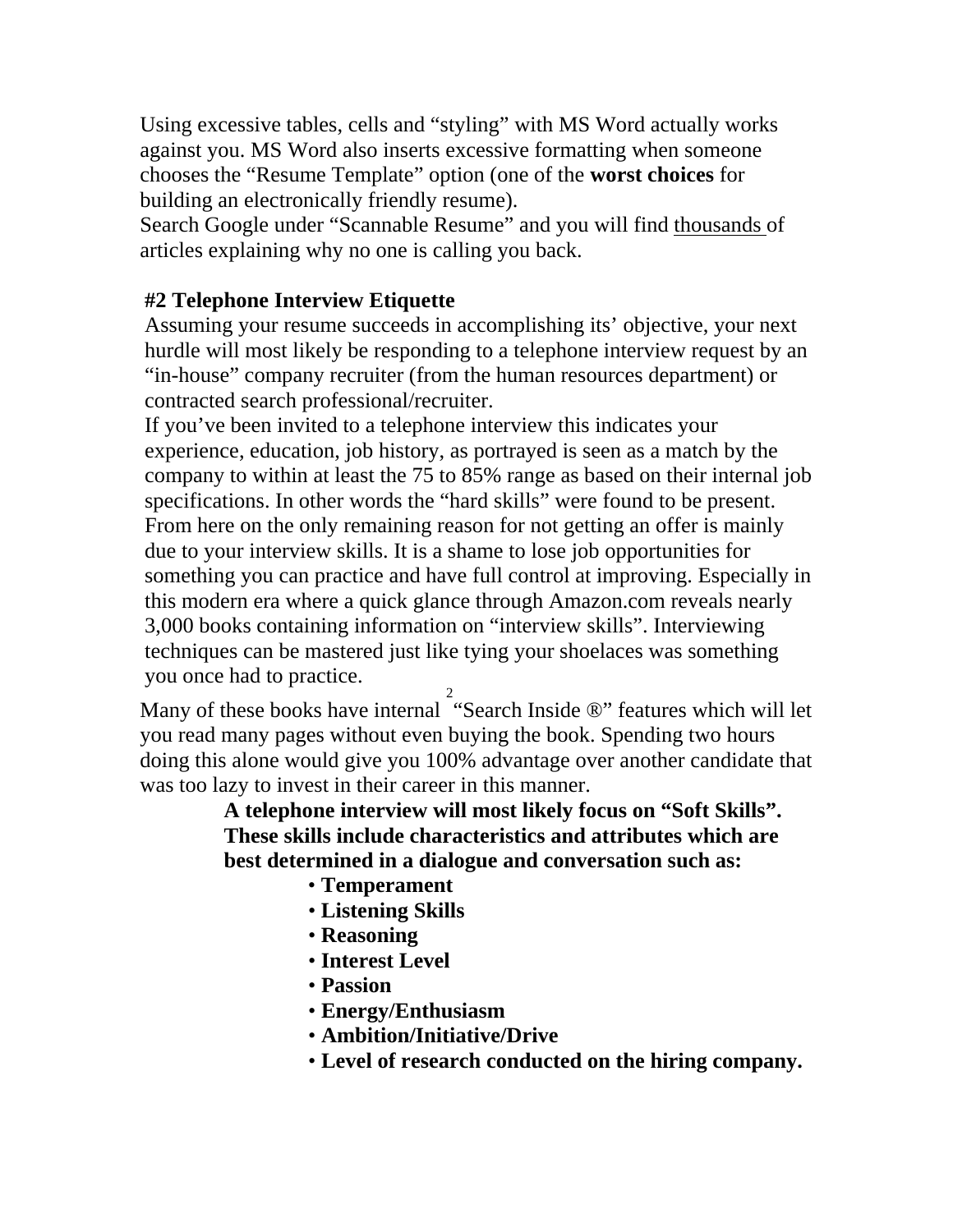NEVER allow yourself to begin a telephone interview while

- **Driving**
- **From a cell phone/in a noisy area**
- **From a location where you can not speak freely and candidly.**

• **If you must use a cell phone pull over, shut off the car engine, make sure you have a fully charged battery or adapter, have the strongest possible signal and have at least 30 minutes to devote.** 

Any of the above can and will jeopardize your telephone interview results. Each week I personally see dozens of candidates being "knocked-out" for reasons such as above even though we warn them preemptively.

## **#3 Neglecting to Research Company –** (**Then having no questions during interview)**

In the twenty-first century with the world's information being one quick "Google Search" away … it is completely inexcusable for failing to possess at least some basic knowledge of the company you are about to meet. Working through a Professional Recruiter will provide many advantages in this area … being as your recruiter may have a decades-old relationship with the managers you are 2

"Search Inside" ® is a registered service mark of Amazon.com

about to meet and can advise you accordingly to assist you in having an edge. But there's still much you can do on your own.

ALWAYS research the company you are being interviewed by thoroughly. While helpful hints may have been provided to you by your recruiting consultant, eventually the hiring manager will want to see what you did on your own to prepare yourself. The internet should be a good tool to help you prepare.

Besides a "quick Google Search on the company name" you can try:

• Yahoo Finance - if it is a public company with disclosures required by the SEC

- Bloomberg.com
- www.zoominfo.com (for looking up the hiring manager's past history of employment)

Understand the job and company thoroughly before interviewing. This will allow you to compile pointed, intelligent, thought-provoking questions that demonstrate your interest.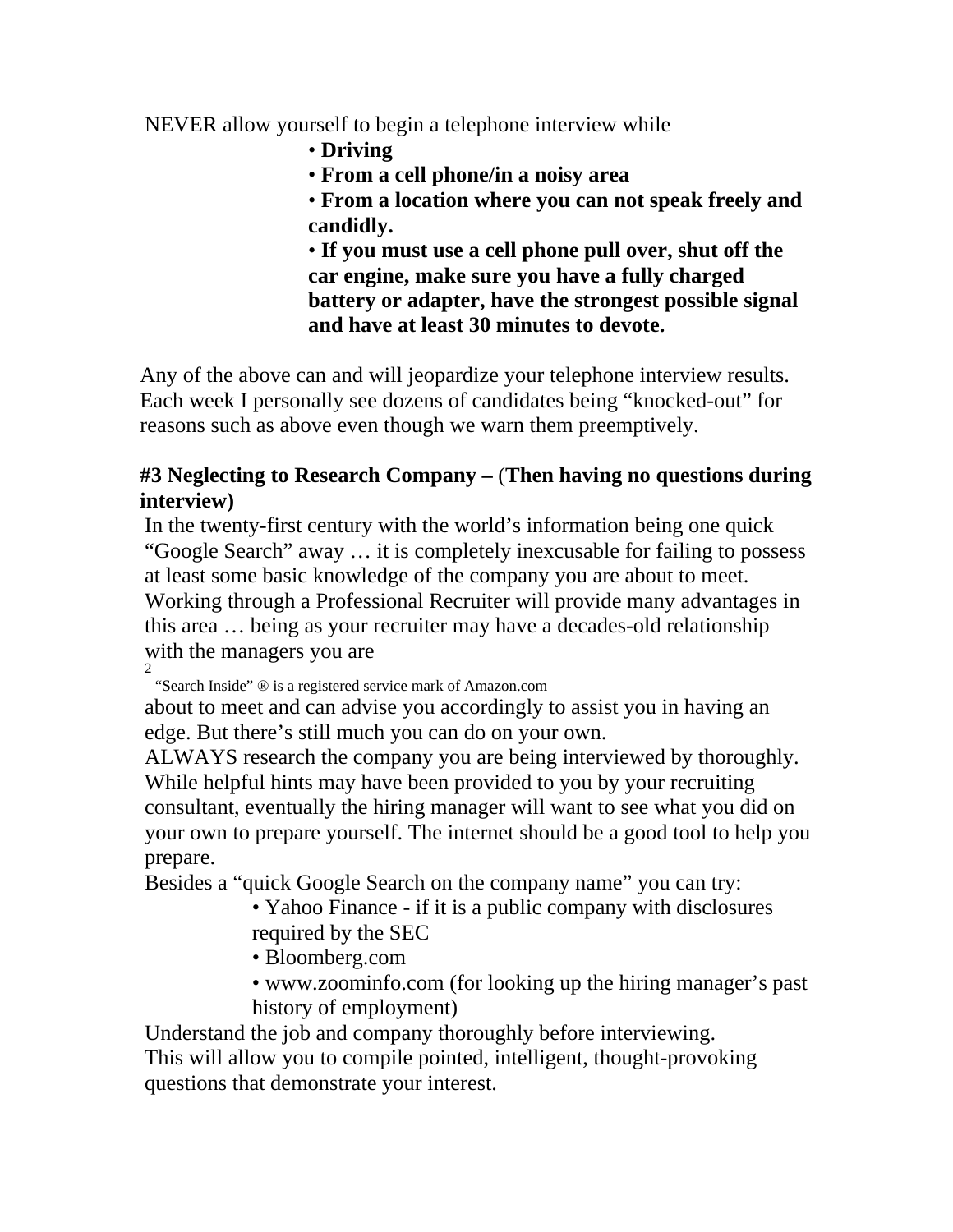Conversely, not having any questions during the interview will result in management deeming your interest is shallow and perhaps you are lazy and uninterested in information. No interest = No Job Offer!

#### **#4 Lack of Position Knowledge or "Client M.D.O."**

M.D.O. represents the clients' "Most Dominant Objective".

This refers to the outcome, goal or accomplishment they seek as a result of hiring someone for the position you are interviewing for. It is the real reason behind the hiring you must get yourself to understand to have an advantage. Finding this "Hiring Objective" out will provide you with tremendous advantage over any other candidate. Once you know the "M.D.O" (Most Dominant Objective) you can tailor your responses, discussions, and dialogue toward addressing this specific topic.

Some common Dominant Objectives may include:

- Adding to staff to bolster the department so company can take on new accounts and reach new revenue targets
- Adding new sales talent to enhance revenue
- Cutting costs by improving accounting department's credentials
- Shortening Customer Service response time to less than 24 hours
- Improving marketing deadlines
- New Manager to motivate staff which has lost focus

While many managers will know their objective, some may not. Your questioning to raise this issue alone will be seen as a keen approach few other candidates will have bothered to inquire about.

### **#5 Inadequate Interview Closing Techniques**

At the end of the interview, the interviewer may say "Are there any more questions?"

Most candidates would reply "No."

Which leads to the immediate conclusion of the interview and being escorted to the elevator or office exit with an interview conclusion that fizzles out. This would be what we refer to as example "A".

A better reply instead of simply, "No" and leaving without a final strong positive "finale" is the following technique known as "Restate, Reassure and Reaffirm".

In this formula you first restate the hot topics management indicated necessary for an offer to be justified; Secondly, you reassure how your experience fits and thirdly you ask for action by reaffirming yourself as the ideal candidate:

Example: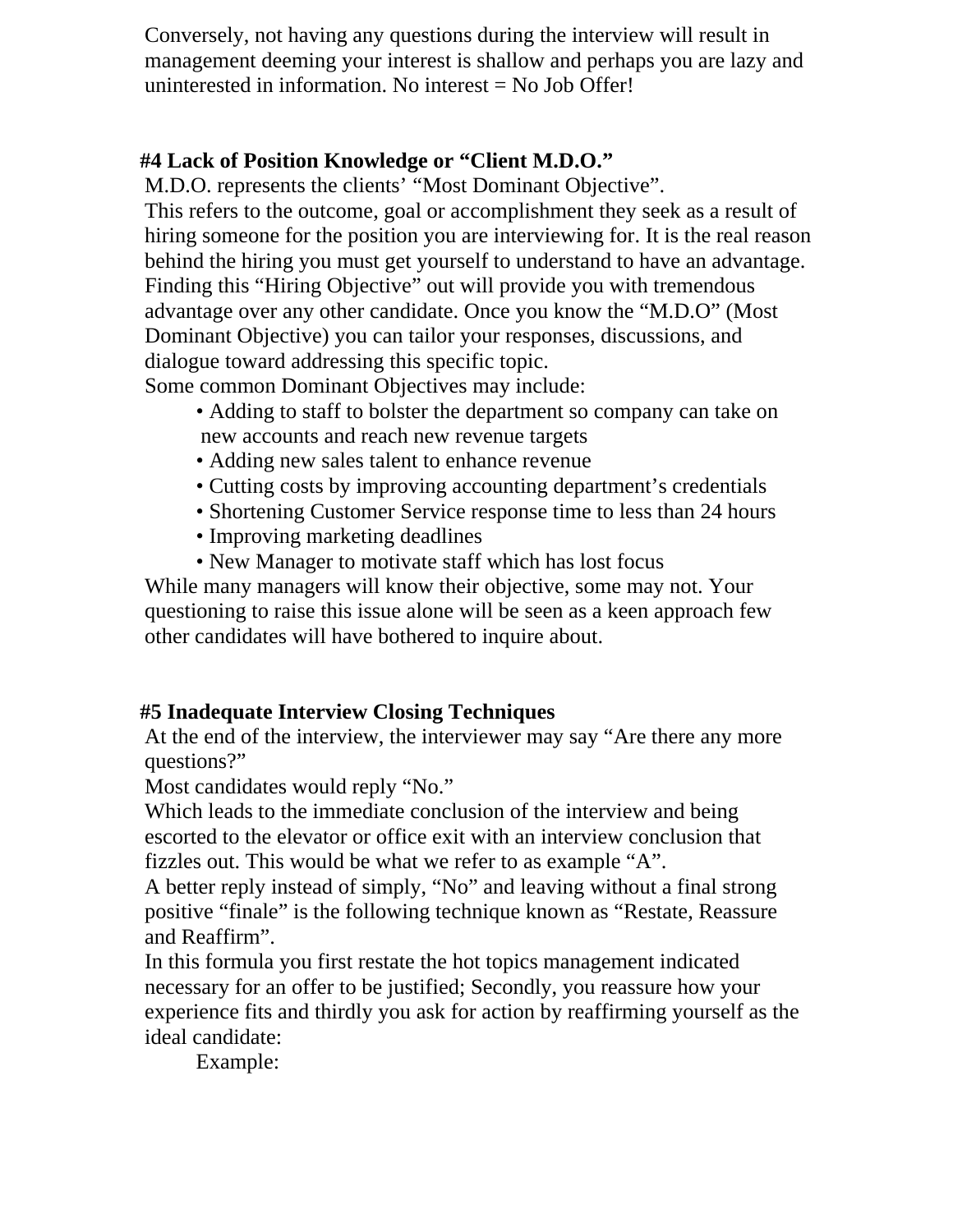#### **"I have no further questions at this time, except that I'd like to reiterate what I understand are your key strengths sought for this position. May I review my understanding with you?"**

This almost always results in the interviewer replying with "Yes" and now puts YOU in control of the final closing process. NEXT, RESTATE the key required points. Example:

> "I understand you're looking for someone with strong \_(Fill in with stated skill requirements)\_\_\_\_ who can

\_\_\_(Fill in with reiteration of dominant projects and goals new candidate must accomplish) states. Is that correct?" (This is a "trial close", you will elicit confirmation as to whether you're on the right subject "hot points")

If "Yes" then REASSURE:

"In that case I'd like to reiterate my strengths are (repeat the hot buttons you just received confirmation on. Example: "analysis, interpersonal skills, and relationship building, etc.) and I believe I'm ideally suited for this position.

#### Close:

"Where do we go from here?"

OR "Being as I'm very interested and confident of joining the team, what remains required from me in order to proceed?" Which person would you hire?

Person A, who was escorted out of the interview with a wrap-up reminiscent of a dud firecracker that fizzled out and then never exploded?

OR person B who **restated, reassured, and closed** the client firmly and convincingly on his/her interest and desire to move forward??

The latter would have resulted in an interview conclusion analogous to a grand Fourth of July fireworks finale with choreographed orchestra and laser light show accompaniment. **Person B** almost always gets the job offer!

This is a critically important interview skill which is why I've spent two thirds of the space of this article on this one interview technique alone.

#### **#6 Neglecting Post-Interview Follow-up**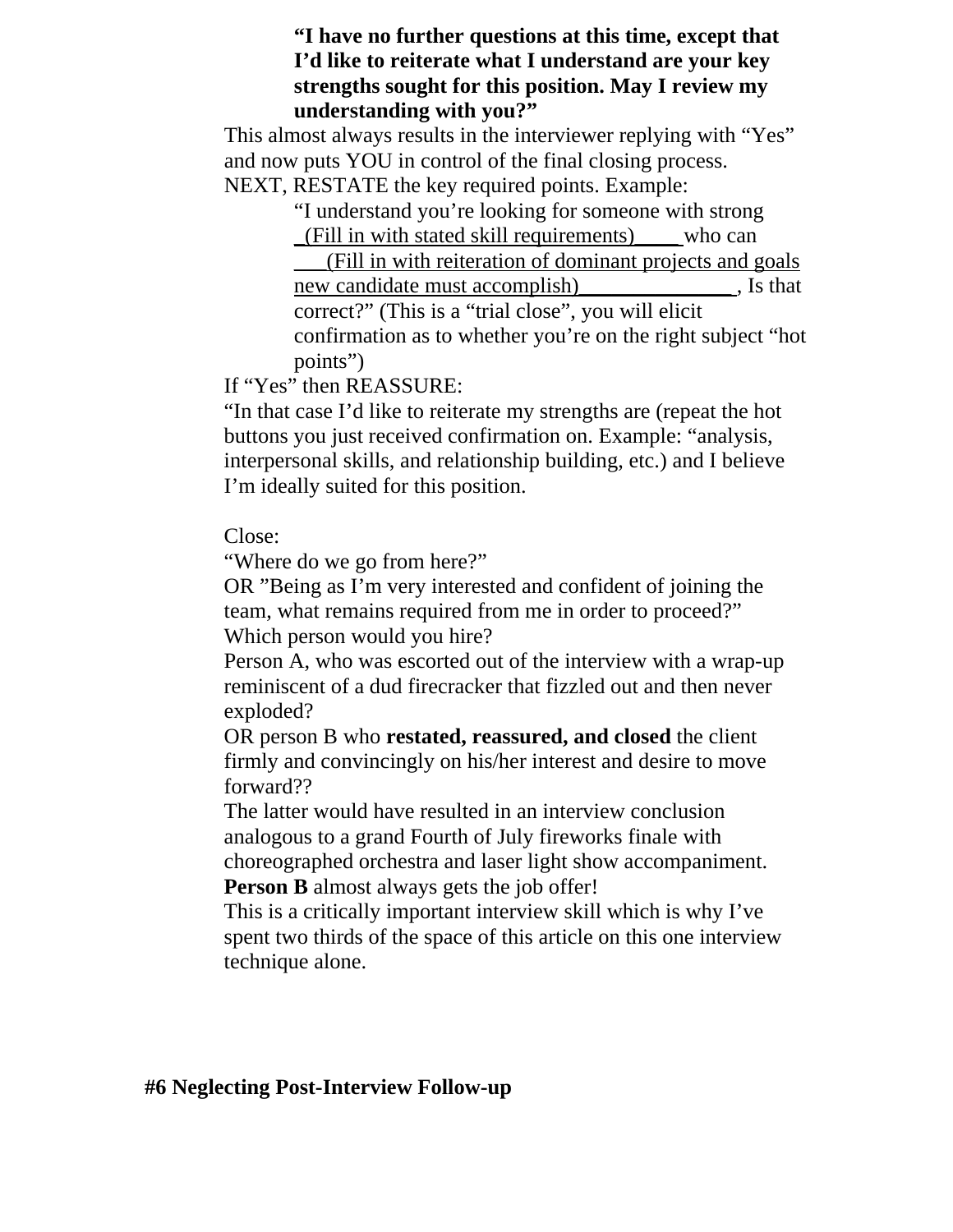Call your recruiter immediately after your interview (if you are working through such). Never wait more than twenty-four hours to do so. Companies frequently ask those of us contracted as recruiting consultants to monitor how long it took for a candidate to get back to us as a prime indicator of interest. Some make their choices based on an hours difference in behavior. If you tell the company you're interested during the interview … and two days later we haven't heard from you … your inaction will overshadow your words expressed during the meeting. Whatever you stated will no longer matter.

In sum, you will be pegged as someone whose actions are not congruent to their spoken words or statements.

### **#7 Failure to Follow Recruiter Instructions**

If you change your mind about the job or company at any point during the process, or received another offer, call and notify your recruiting consultant at once. Notice we say "call" over "email" as this will enhance your rapport in your best interest.

If you are asked to call then call! Don't email!

If you are asked to confirm an appointment by email then do so via email. Since email is not as reliable as the telephone, I recommend leaving a voice message or calling to confirm any important email was received by the designated recipient.

These days with many anti-spam programs often deleting business emails … the telephone remains the most reliable means to confirm important communications.

### **#8 Forgetting to Ask For The Job**

Just as it is important to close during your first and each subsequent interview. It is important to simply ask for the job. This is especially true if you are in the latter stages of a face-to-face interview process and are on your second or final meeting.

Many times all a hiring manager is waiting to hear are the words "I'm excited ... when can I start as I'm eager to come on board."

#### **#9 Kicking the Email Addiction**

In this twenty-first century of multiple means of high speed electronic communications, many seem unable to step away from their Palm, Blackberry, or laptop email application … Even when specifically ASKED TO NOT USE EMAIL!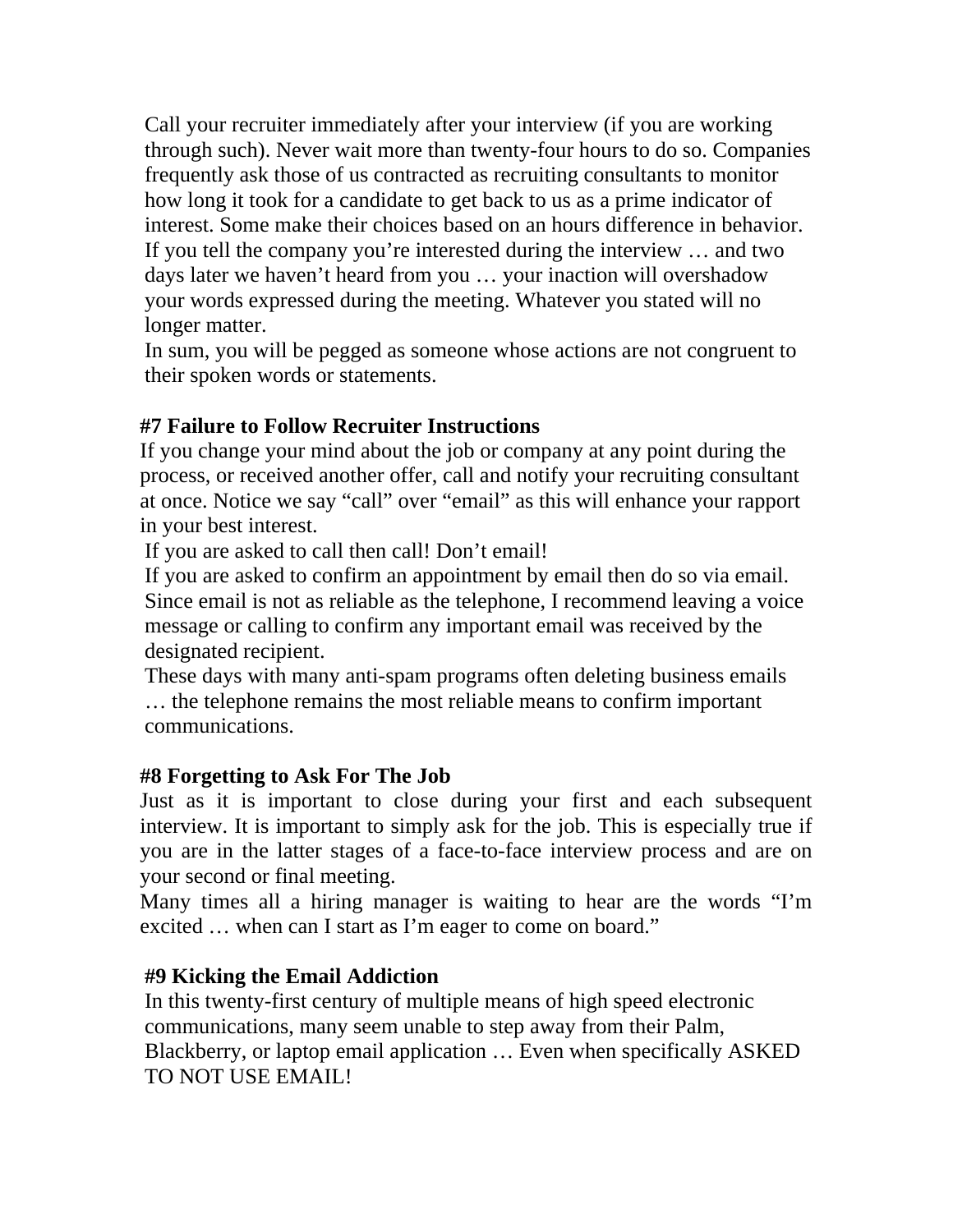If you are asked to CALL don't frustrate the interviewer by continuing to respond by email disregarding the telephone call request. This is annoying, rude and demonstrates inability to pay attention to what you've been asked. Quite often we find people emailing once, twice or three times after a request was made to continue the dialogue verbally by telephone. Sometimes recruiters will purposely ask you to call at a certain time as a simple test of listening skills, ability to follow simple instructions, and as a test of your interest level.

# **#10 Circumventing your Executive Recruiter or Staffing Consultant**

Most search firms invest a great deal of time formulating a working relationship and agreement with their client companies. Many will even visit the client hiring company should it be a new account never represented before to obtain a hands on feel for the work environment or may have a decades old relationship in place.

Despite the investment of time and due diligence toward developing partnering alliances with only ethical company entities, every now and then an unethical company account may succeed in duping the search firm into providing their services.

Should a hiring manager you meet, as a result of a search firm, suggest "Let's discuss this among ourselves" or "I want to offer you the job directly … let's pretend we knew each other already" **DO NOT let yourself fall into such a trap!** 

Keep in mind any company that attempts to circumvent its clearly spelledout contractual obligations is most likely going to CONTINUE to exhibit less-than ethical behavior toward any other contractual obligation, statutory guideline, law, or regulation imposed upon their industry.

# **Leopards don't loose their spots overnight!**

Companies that try to bypass any obligation with their executive search firm or for that matter, any vendor or partners are usually the same ones which later:

- Conveniently forget your performance review anniversary
- Forget to pay the raise that was promised
- Switch job responsibilities to a lesser desired position you did not originally bargain for.
- Present a host of other problems.

When a company is honest, forthright, and behaves with integrity it most likely treats its allies, business partners, vendors the same way it will treat its employees.

Company personalities percolate from the top down

Do you really want to work with a company that is suggesting you join under a suspicious arrangement?